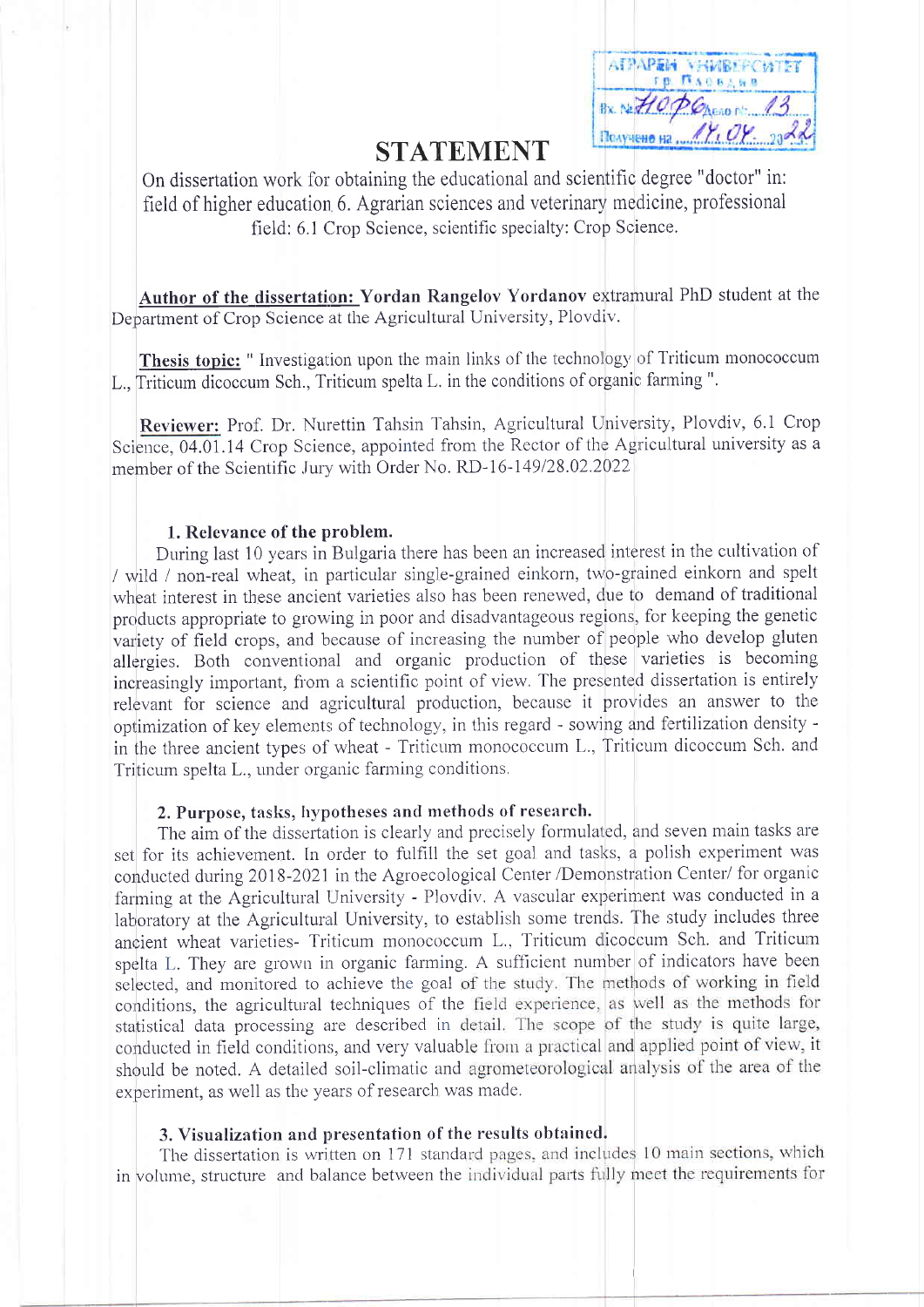awarding the Doctoral degree. The obtained results are summarized and very well illustrated by skillful use and interpretation in 86 tables and 12 figures and show the ability of the PhD student to systematize the results of the experiment.

# 4. Discussion of results and literature used.

A detailed, and in-depth literature review was prepared on the topic, indicating the scientific results obtained by a sequence of Bulgarian and foreign researchers on the issue under consideration. 204 scientific publications were used, which shows the very good training of the PhD student in terms of some basic elements of technology - density of sowing and fertilizing - in the three ancient types of wheat - Triticum monococcum L., Triticum dicoccum Sch. and Triticum spelta L., both in conventional and organic farming. The consideration of the results of the experiment is done consistently, competently, and exhaustive, by interpreting the data in accordance with modern scientific advances in this area. The PhD student skillfully compares, contrasts and comments the results obtained into the dissertation, based on the data of other authors, in the discussion. The dissertation shows that the PhD student can conduct independent field experimental, work and correctly interpret the large amount of data obtained, and the statistical methods used for their processing increase the accuracy in evaluating the results.

#### 5. Contributions to the thesis.

The following scientific and applied contributions have been made, based on the obtained results: For the first time in a complex multifactor study the influence of increased sowing rate and fertilization in local forms of the three ancient wheat varieties Triticum dicoccum Sch., Triticum spelta L. and Triticum monococcum  $\vert$  L.  $\vert$ . The influence of the increasing sowing rate from 500 to 900 hp/ $m<sup>2</sup>$ , in combination with two fertilizer products soil fertilizer Italpolina and foliar fertilizer Naturamin, on the growth, development and formation of productivity of local forms single-grained einkorn, two-grained einkorn and spelled wheat in the conditions of the biological system of agriculture; Specific conclusions and recommendations for the individual varieties related to sowing rate and fertilization are made, based on their comparative evaluation in the experiment, analysis of variance and established correlations, as well as a set of physiological parameters showed that applied soil and foliar fertilization improves the photosynthetic activity of spelled, single-grained and twograined einkorn plants; A comparative assessment of the physical, biochemical qualities and mineral composition of the grain (bare and chaff), in the conditions of the tested factors and the biological system of agriculture.

# 7. Published articles and citations.

Two publications directly related to the dissertation are attached, one of which is independent and one in co-authorship with the supervisors. The total number of points is 40 and meets the minimum scientometric requirements for obtaining the educational and scientific Doctor degree, according to the Law on the Development of Academic Staff in the Republic of Bulgaria. No document has been submitted to cite the articles. The presented selfreport objectively reflects the structure and content of the dissertation.

# **CONCLUSION:**

I would like to point out that the dissertation work proposed by the doctoral student Yordan Rangelov Yordanov in structure and content meets all the requirements for the educational and scientific Doctor degree, as a conclusion. In essence, it is a methodologically well-placed and complete scientific product that has made a great contribution to the